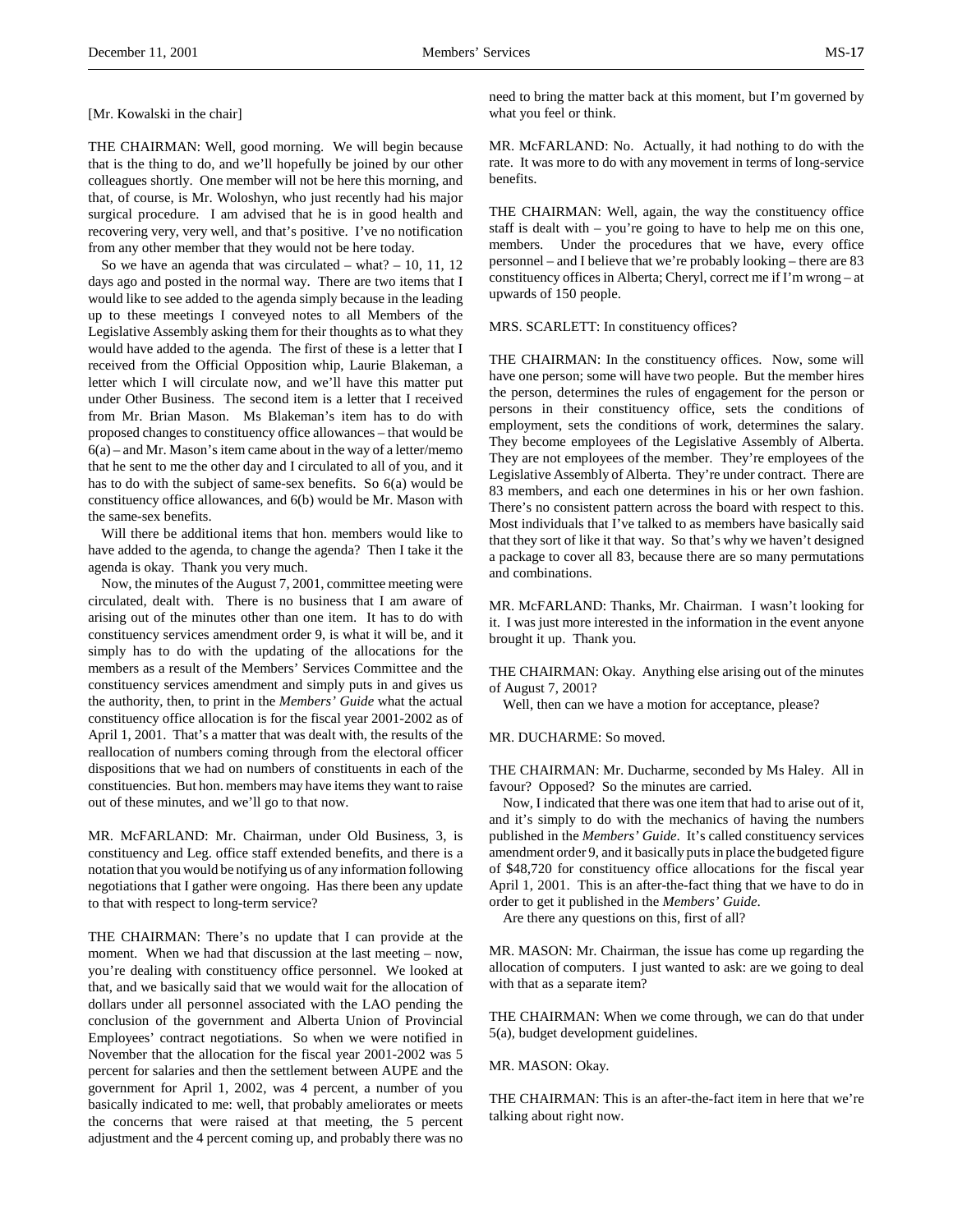MR. MASON: Right. Thank you.

#### THE CHAIRMAN: Other questions?

Well, then all those in favour of this constituency services amendment order 9, please say aye.

### HON. MEMBERS: Aye.

# THE CHAIRMAN: Opposed? Okay. It's carried.

Okay. The next item has to do with Old Business, 4(a), Longterm Disability Benefit Plan Review, and it says: the chairman. There's a blue sheet in the documentation which you have.

Now, this long-term disability subject matter is a rather interesting one. Prior to 2000 but still existing today, at this time that we sit, there's a provision under the Legislative Assembly Act that when all the mechanisms dealing with members were dealt with in the early 1990s, the one area that somehow was not transferred to Members' Services authority was the question of disability, long-term disability, disability now in the case of a member. So what we did in 2001, after discussion here, we advised the government that it should move responsibility for this matter to the Members' Services Committee. That was done in the spring of 2001 with an amendment to the Miscellaneous Statutes Amendment Act, but included in that statement was that until the Members' Services Committee, by the Speaker, informed the government that it was ready to have its own program for disability, the existing plan would remain in place. So that's where we're at: with the existing plan remaining in place.

Now, the interesting thing about it is that while there is provision under the act that the Lieutenant Governor in Council, i.e the cabinet, would have to deal with a disability question if one were to come forward, the fact of the matter is that back to 1905 in the province of Alberta, in the complete history of Alberta, no member has ever found benefit under a disability plan. No member has ever applied successfully for disability, should that have occurred.

### *10:40*

We've had some situations in the last five years since I've been Speaker. We had a situation where one member was hospitalized for three or four months, and in fact there was some concern about the future of that member when he was hospitalized. We had another member who resigned. I don't think I'm being out of order when I say as a result of, quote, a near-death experience, end quote, but there could have been possibility there for applications under the disability program, but no one has ever, ever done it and successfully done it.

When there was an MLA pension plan in the province of Alberta and people became infirm, they had an option. They could call on the benefit they might get under the pension plan. Well, that pension plan ceased to exist in 1989. So the question, then, of disability is: what would it be, and how would it come about?

Here's the rub in the whole thing. In terms of all the discussions that we've had in the last six months dealing with outside consultants with respect to this matter, the main purpose of disability is rehabilitation of an individual. If an individual unfortunately becomes hospitalized, becomes infirm, cannot return to work, they can go under a disability plan. Some people will go for a short period of time. Some people will go for months. Some people will go for years. But in all those cases there's always the end objective, rehabilitation, so that the person can return to his employment at the conclusion of the rehabilitation.

Well, in the case of MLAs that becomes an impossibility. Under the rules of the existing thing, the only way you can ever access

disability is you have to resign as an MLA. So if you go on disability but the objective is to have you rehabilitated, number one, you have resigned as an MLA. Secondly, under our laws within six months there must be a by-election, so the job is filled. So you do become rehabilitated, but there's no job for you to go back to.

In the discussions we've had with outside consultants with respect to this matter, there's a concept known as the white-collar plan or coverage. At this point in time it basically provides for an alternative, but we're not satisfied yet that we're in a position to come back to this committee with any kind of a recommendation with respect to this in any way, shape, or form. So where we're at right now is that we're continuing to do research. We're continuing to have discussions with all kinds of consultants with respect to this matter. We're continuing to try and determine what might be possible if anything is possible. Right now if a member were to come today and say, "Look, I cannot carry out my duties; I want to go on disability," I'm not sure what would happen. My advice to that member would be: "Well, okay. You're infirm, but you can't go on disability because we don't have a disability program. But nobody can remove you from your office other than your electors, so you remain in this position as an MLA until the conclusion of your term." There's a lot more work that has to be done.

I'm open to answering any or all questions or getting any advice from any committee member with respect to this matter, because it's proving not to be a very easy thing to look at. There are a lot of professional consultants out there that have a lot of views on this thing, but you still come around to that one conundrum: how do you deal with the rehabilitation and philosophic concept and the return to employment?

MR. MASON: I'm just wondering. You're basically saying, Mr. Chairman, that if someone is unable to perform their duties, their option is to not resign, in which case they continue to get their full salary.

THE CHAIRMAN: Yeah. There is no other option that I'm aware of today. In those jurisdictions that have pension plans, there is the provision to fall back on that. We don't have that option. Under our laws it says that in order to access it, you have to resign. If you resign, then there has to be a by-election in six months, so the job is filled. And how to get around all those things – the conclusion is that Members of the Legislative Assembly of Alberta will never, ever have a disability fund. That may be the ultimate conclusion, but in the meantime we'll continue to do the work that's required to try and find a solution to this problem.

MS HALEY: Just on that point, Mr. Chairman, I'm fairly confident that there's a deduction on my paycheque for long-term disability. One wonders what one is paying for.

THE CHAIRMAN: That's absolutely correct. Every MLA has a deduction on a monthly basis for disability the same way that we have a deduction for WCB, the same way that we have a deduction for UIC, but no member will ever qualify for UIC, Unemployment Insurance Commission. No member will, but there's a deduction. There's a disability deduction every month, too, but no member has ever qualified. Unless we find some mechanism dealing with this – and from time to time there are concerns about the health.

MR. BONNER: It seems that the assumption here is that a person must leave their employment as an MLA.

THE CHAIRMAN: Yeah.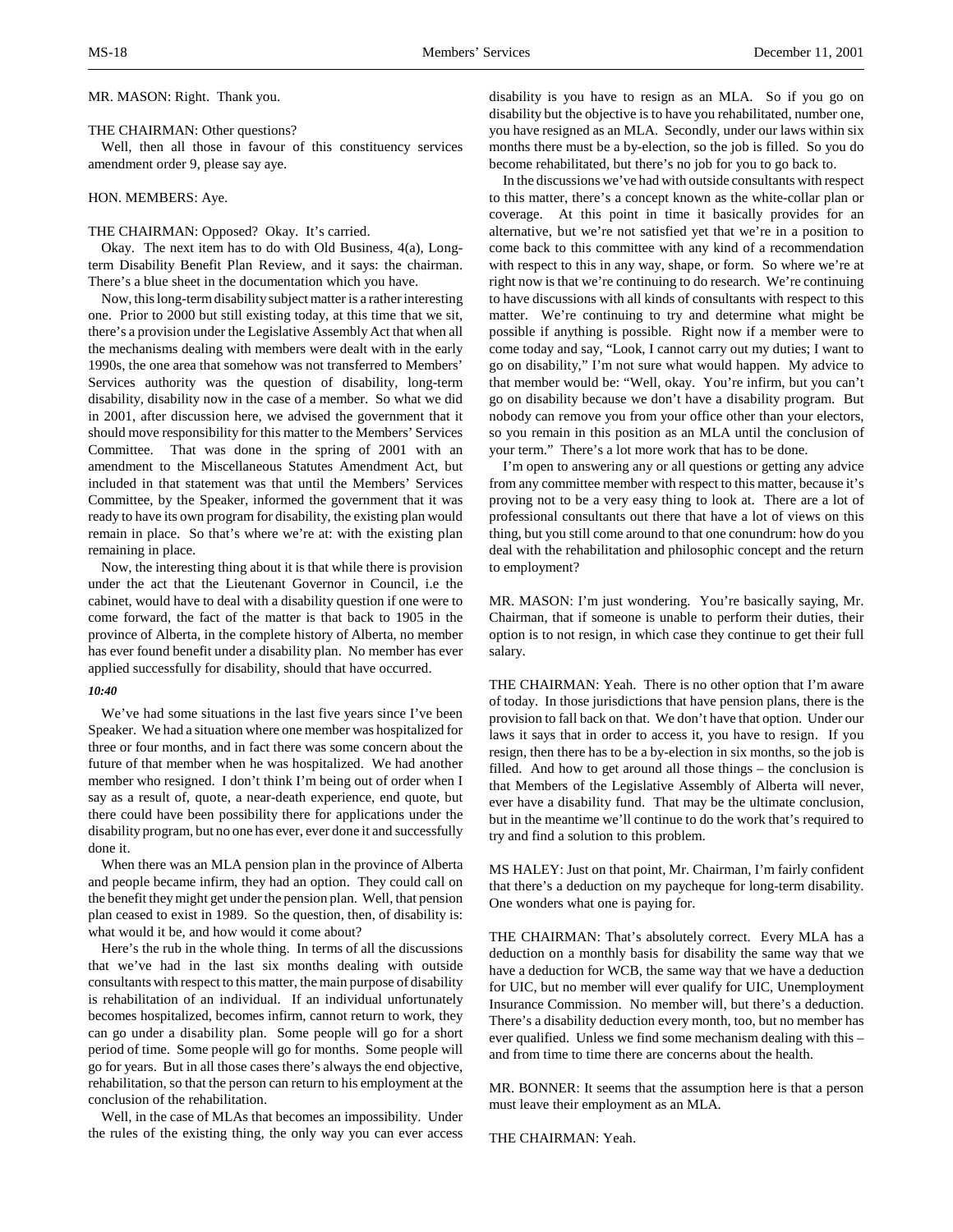MR. BONNER: But other jobs don't have that.

### THE CHAIRMAN: Agreed.

MR. BONNER: So could not the provision be that they're on this disability until the time of election?

THE CHAIRMAN: That's all part of the option package that we have. There are the peculiarities associated with elected people. You're right: it doesn't apply to other people at all. In your former profession as an educator, if you went on disability and you returned to good health, you would go back to the job that you had. In this case, it seems a conundrum, one, to have to resign in order to access it, and secondly, then the six months to fill the thing with byelections, and then seven months later you may be totally rehabilitated, but, "Sorry; somebody else got your job." Nobody else is going to tell that other person, "You're only there for seven months or eight months." So that's the conundrum.

MS HALEY: So, Mr. Chairman, you will continue to . . .

THE CHAIRMAN: Yes, we will do it, and any advice you can provide in this regard would be very welcome. We've got a series of consultants we're dealing with, and we're scouring everything possible, including looking at all other jurisdictions.

MR. McFARLAND: Mr. Chairman, is there a requirement under law to make the deductions for UIC, WCB, and disability insurance? If you can't provide it and you can't claim for it, isn't the simplest way to do it to totally eliminate the deduction?

THE CHAIRMAN: Cheryl, do we have to? Are we mandated to?

MRS. SCARLETT: Just to clarify, for the WCB and the LTD, yes. There is no deduction for EI for members. There was at one time, and that was addressed. That's going back; my apologies.

THE CHAIRMAN: That's UIC. Good. Okay.

MR. McFARLAND: But at the same time, Mr. Chairman, if I understood the conversation that an MLA could not qualify for WCB or disability insurance, how can you be mandated to make a deduction?

THE CHAIRMAN: Well, our experience is that no one has qualified, so be careful about saying you could never – I mean, the experience is that no one ever has to this point in time, but we could make a very strong argument, and we have had some people who have been very, very ill.

Mr. Ducharme.

MR. DUCHARME: Thank you, Mr. Chairman. Going back to the issue of the long-term disability, is there the possibility that you're also looking at possibly self-insuring rather than looking for outside firms?

THE CHAIRMAN: The answer to that question would be yes. This involves a search of all of the options, but when we feel comfortable, when there's something we can look at, I'll bring it back, and then we'll have to spin it out some more. I don't see an early solution to this at all. I mean, I can't tell you that by January 4 or February 19 I'll have a solution. I just don't.

MR. DUCHARME: It's just that I'm concerned that, as you indicated, we're rather unique and don't really fall into any plans that are presently existing. We may have to also look at that aspect.

THE CHAIRMAN: Agreed.

MR. BONNER: We would be covered by WCB in the event that as part of our job we were involved in a car accident. [interjection] Yes, we are, if we're on WCB benefits.

THE CHAIRMAN: And there is the conundrum. There are two versions of the same subject. We've never had an application to have it tested.

MRS. JABLONSKI: That was my question too. Are we covered by WCB or are we not?

THE CHAIRMAN: Well, we have coverage.

MR. REYNOLDS: There's a special act called the M.L.A. Compensation Act which allows MLAs to be eligible for WCB, the equivalent of being a WCB participant. So in certain conditions, subject to the WCB and the legislation, MLAs could collect benefits.

# *10:50*

THE CHAIRMAN: And the history is that no one ever has?

MR. REYNOLDS: Not yet.

THE CHAIRMAN: Okay. Is there anything else on that subject matter? So we'll continue it, and we'll keep it on the agenda, and it will come back for update next time as well.

Under Old Business, 4(b), you have a document, a binder, I guess, referred to as the budget document, estimates of the Legislative Assembly for the year 2002-2003. The year 2002 of course is next year, starting April 1. We're in the process now at the normal time, and the first item – there's a sheet of paper in there that basically shows the consolidation of the decisions that have been made in 2001, decisions made at the August 7 Members' Services meeting and then endorsed in the Legislative Assembly in Committee of the Whole on November 22, 2001. So that gives you the consolidation. That's just a sheet of this stuff. You've seen this before. It was available in the Legislative Assembly in Committee of the Whole on November 22 and follows through with the decisions made in Members' Services on August 7. That's simply an update for the consolidation. Again, it just repeats what was tabled in the House and shown in the estimates.

Does anybody have any . . . Yes, Mr. Mason.

MR. MASON: Mr. Chairman, I wanted to ask about how we're dealing with the liability for the transition allowance. Is this an averaged estimate of what the transition will cost every year, or are we trying to build up a fund to cover the liability? It's \$4,200,000 a year. Obviously it will be higher in some years and lower in others.

THE CHAIRMAN: No. We agreed in the planning of this in previous Members' Services that what we would do is determine what the future liability is based on 83 members leaving at one time, and then we would set aside funding over a period of time to reach that limit, so whatever that would be, it would be arrived at. In the event that all 83 departed at one time, it would be completely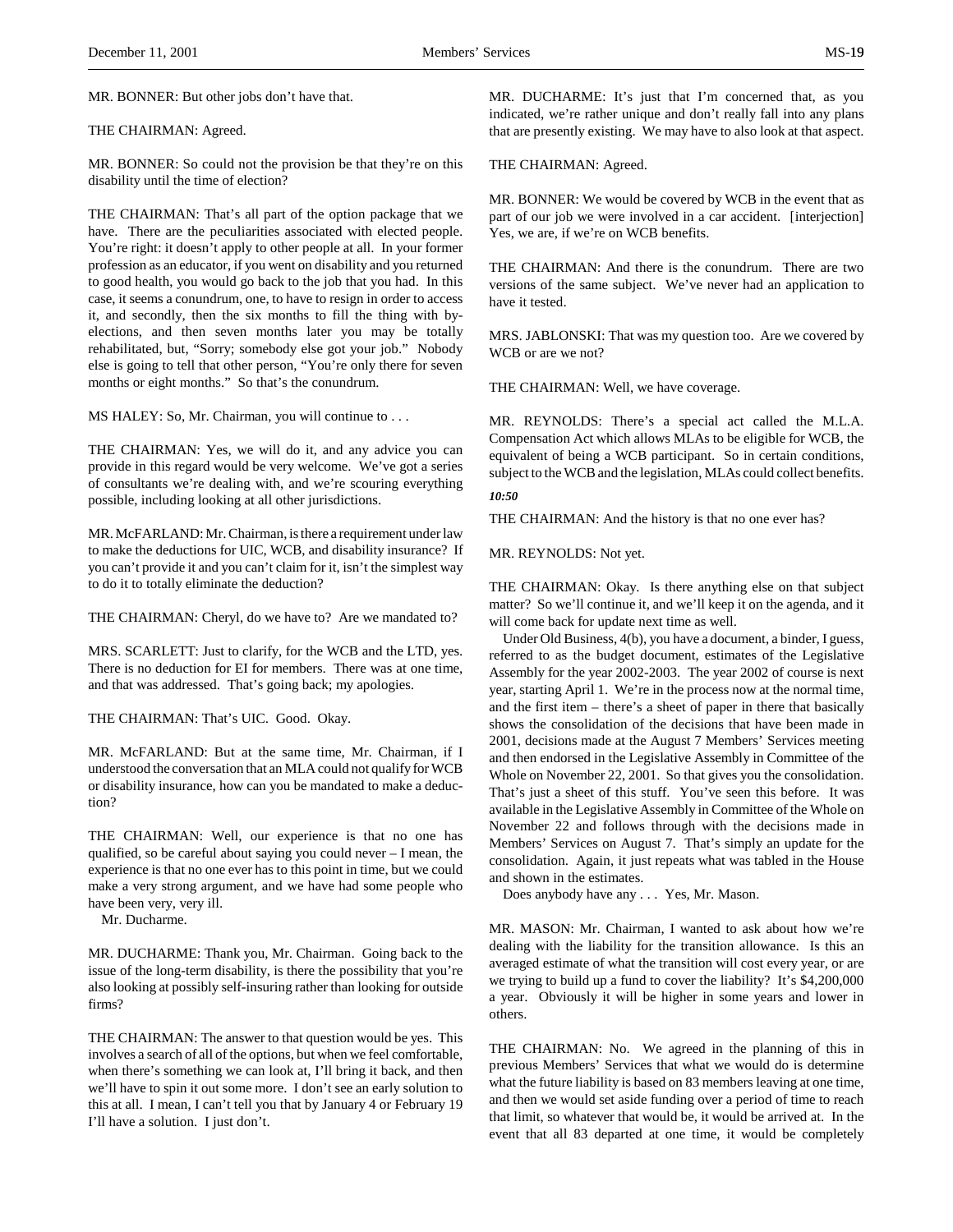funded, and there would be no long-term liability associated with it. So there's an allocation to your \$4.2 million being put into that fund.

MR. MASON: And when do we reach that amount? How many years does it take to build the fund up?

THE CHAIRMAN: Well, if all 83 members were to resign today, there wouldn't be any money in the fund to pay for it. It couldn't handle it.

MR. MASON: No, no. How long will it take to reach the amount in the fund to cover the full liability?

THE CHAIRMAN: Three more years, I would think.

MR. MASON: Three more years. Okay.

THE CHAIRMAN: The current year and the year starting April 1, 2002, then April 1, 2003, and April 1, 2004, and then that should be done and be completed. There would be no long-term liability.

Other questions? Okay. Thank you very much.

Then under New Business, 5, you have the 2002-2003 Budget Development Guidelines. Now, the process that we're in is that we're looking at the budget for the fiscal year beginning April 1, 2002-2003. So as has been our tradition, I come to you with parameters to look at in the building of that budget, and in the first section of the document that you have, in the overview, are the parameters that we have. These parameters are essentially  $-1'$ ll go through them specifically with you – a hold-the-line budget.

There are two extraordinary items in it that I will explain, both of which drive this estimate, this budget. One is the result of a decision that the Legislative Assembly made on November 29, the last day of the Assembly, where the members voted to create an Electoral Boundaries Commission and set up an Electoral Boundaries Commission that would start its work after April 1, 2002. Unfortunately, the resolution of the Assembly did not allocate funds for the Electoral Boundaries Commission. Because it would be totally inappropriate for the government to fund the Electoral Boundaries Commission – it has to be a nonpartisan, hands-off thing – in the past it is the Legislative Assembly that has funded the Electoral Boundaries Commission. So we had to go back, look into the records to see what this would be, and there's an allocation of \$500,000 set aside for the Electoral Boundaries Commission.

When I sit before you today, I have a little problem. Under the resolution that was passed at the November 29 meeting, it said that the chairman of the Electoral Boundaries Commission would either be the Auditor General, the Chief Electoral Officer, the Ethics Commissioner, or a judge or retired judge, and four other members who would be appointed by the Speaker, two upon the recommendation of the Premier and two upon the recommendation of the Leader of the Opposition. At this point in time I have no idea who any of those five are going to be. We know we're going to have a commission. I don't know who is going to be the chairman of the commission, I don't know what the plan is, but we've got to have money set aside for the commission in order for it to do its work. So there's an allocation of \$500,000, and it comes under the Legislative Assembly of Alberta estimates. It has nothing to do with anything else, but it's there.

The second thing in here – and I'll come back to all of this – there are these two extraordinary ones. There's now a charge of \$278,400 directed to us to pay. Until this point in time all of our telecommunication services associated with private members, Official Opposition, all the opposition caucuses, and all the LAO

branches have been provided by one agency in the government, and that would previously have been the department of public works. Now I believe it's either Infrastructure or Transportation. They've advised that as of April 1, 2002, they will no longer pay this telecommunications bill. So we have to build the budget for it into our LAO estimates, and it's \$278,400. Of that, \$255,200 is for the assumption of ongoing telephone line charges, and \$23,200 is budgeted for set replacements and service charges. In this fiscal year an agency of the government is paying for this. As of April 1 it must be a charge under the Legislative Assembly estimates. That will show in our bottom line an increase of \$278,400.

The third little item. An additional charge in there is risk management and insurance. The insurer that we have under Alberta Treasury tells us that we can expect at least a 10 percent surcharge, so we're up to \$121,252 now for our risk management insurance premium.

So with those three items that's about \$930,000 that has come to us.

So then on the 2002-2003 budget preparation parameters the following will hold true for everything across the line. Everything is rounded off to the nearest thousand dollars. Those operational matters in this budget will show a 2 percent increase because of inflation. So if we have \$300,000 for the computer replacement program, if that was the budget this year, it would be increased 2 percent, to \$306,000, for the budget April 1, 2002. That's a stationary assumption, a parameter through it all.

Secondly, we now know what the public service settlements are, the AUPE settlements. We didn't know this in August, but we know it now. For the AUPE, for the government of Alberta, the conclusion was 5 percent for the year 2001-2002, but beginning April 1 we know it's 4 percent. So we have the parameter of 4 percent for all the manpower across the whole thing. We know for a fact that that will be the settlement for all LAO employees, and we've used that as the figure for everybody in the whole thing. We're basically talking about a pretty substantial number of people. In these parameters it shows that the total number of staff associated with the Legislative Assembly of Alberta is 89.85 FTEs. However, for the budgeting provision of that 4 percent allocation – take 83 MLAs out of that for the moment – the remainder is over 400 people. Although the LAO only says 89.95, I'll let Cheryl explain how we get to that 400 others.

MRS. SCARLETT: Basically, as we mentioned earlier, in constituency offices we have about 150 employees, be they part-time or full-time. We have a group of employees, as well, working in our caucus offices, which fluctuates but is between 60 and 70. Within the LAO, in terms of the actual number of people, when you add them up, you've got about 150, which translates into the 89.85 FTEs. A component of our operation is the summer temporary employees that come to us. That takes you to just over 400.

#### *11:00*

THE CHAIRMAN: Thank you. The 4 percent allocation, then, is right across the board for that. So that's about 400. Then you've got the members, the MLAs. We're governed by the formula that was determined a number of years ago that the MLA compensation package would be adjusted as of April 1 based on the previous calendar year's average weekly earning index of workers in the province of Alberta. So on April 1, 2001, that adjustment was 3.34 percent. A year ago we put 4 percent in the budget, and the adjustment last April 1 was 3.34 percent, so the difference between the 4 percent we had in the budget and the 3.34 percent is returned to the Provincial Treasurer. Those dollars go right back. You recall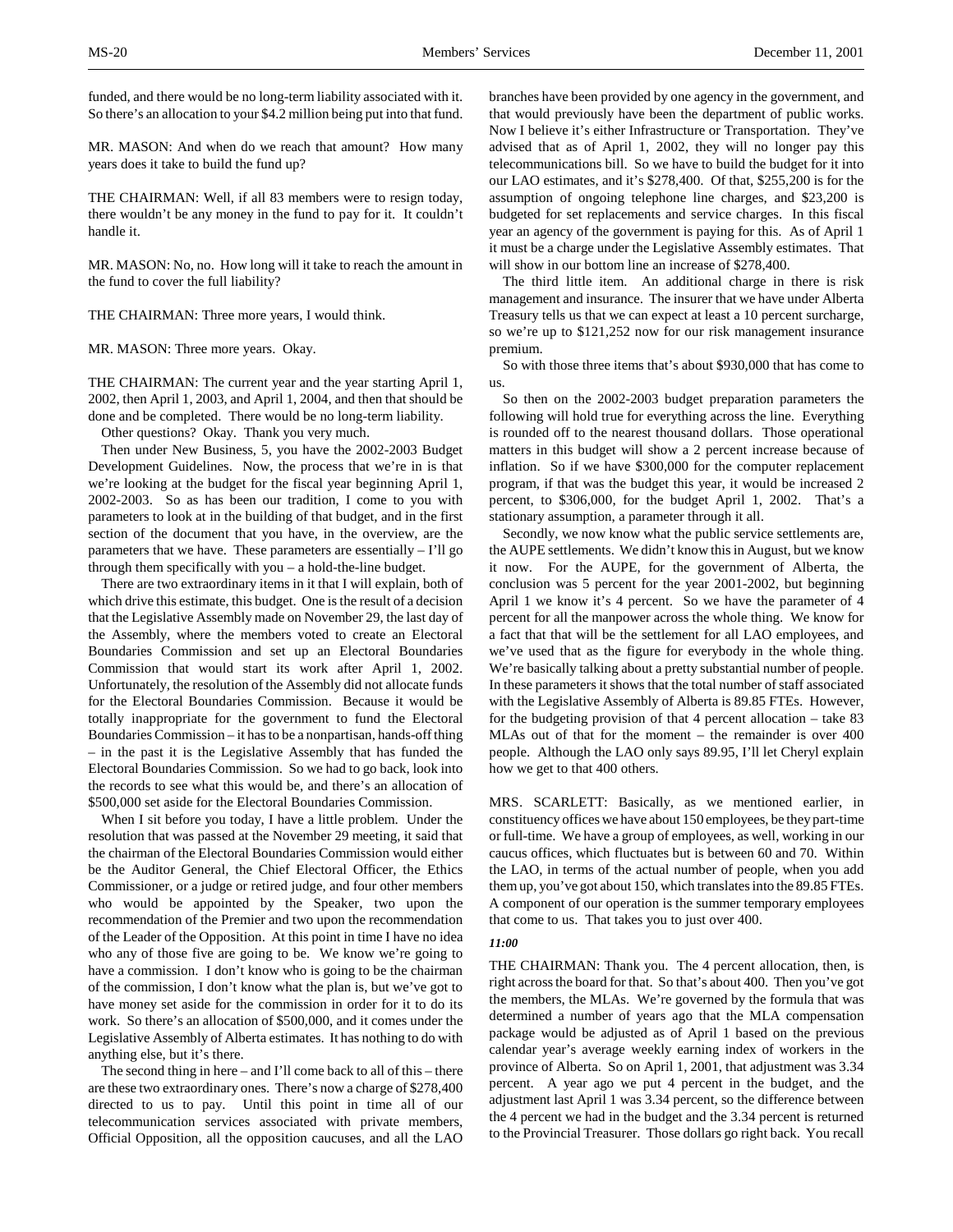that a year ago when we did this, all the reports of the meeting by the media and everything else were that the MLAs get a 4 percent salary increase, no matter how many times you said it wasn't going to be 4 percent, that we did that for budgeting purposes. The fact of the matter was that it was 3.34 percent.

This average weekly earning index we get once a month from Statistics Canada, and we follow it and monitor it. So far we've got the number for January, February, March, April, May, June, July, August, September. I don't think we've got October yet; do we?

### DR. McNEIL: No.

THE CHAIRMAN: We don't have October, November, December. So I put in for the budget parameters a number of 4 percent. It will not be 4 percent, but I don't know what it will be. It will be less than 4 percent. I don't know if it will be 3.7 percent, 3.1 percent, or 2.9 percent. I don't know that right now. So the provision in here is for 4 percent, completely understanding again that we will announce it when we get that number in March. I think this last year we didn't know what that number would be until about the last day of March. Then it's announced for the April 1 adjustment. The difference goes back to the Provincial Treasurer. It has lapsed. It is not expended. We know that for the public service it's 4 percent. We know that's settled, but we do not know what it will be for members. So in terms of building this budget, that would be 4 percent.

The next item then. The constituency services element: again, the manpower adjustment of 4 percent applies exactly with it. The communication element: the number of electors rose to l,902,904, so we apply that formula. That's a draw of an additional \$56,000 over 83 constituency offices, so about \$700 an office. The promotional element is adjusted to reflect the increase in the number of constituents. Again, the number of constituents now as per the statistics branch was 3,077,500 Albertans. So the adjustment to get that new number is a cost of \$29,000, again for 83 constituency offices.

The Legislative Assembly Office adjustments. They get the 4 percent, but they also have that public service settlement grid, which provides for merit up to 3 percent. That's built in here as well.

The transitional element: the annual contribution, Mr. Mason, remains exactly the same. There's no variance. It's the same thing on a yearly basis of 4.2, so there's no change.

For budgeting purposes we're talking about 85 sessional days, and again you have to guess. In this year, the year 2001-2002, we will not have 85 sessional days unless the decision is made in the next few days to come back in the first week of January, but I don't think that's the word right now. I think the word is basically that we're probably looking to come back the last week of February or the third week of February. So we know that we will not have 85 days, which means that the budgeted number that we have for days in the current budget will not require 85, so we will lapse those funds, and they will be returned to the Provincial Treasurer as well.

Then we have the decisions made of the Members' Services Committee: again, the population figures, the kilometre figures, the per diem figures, and the other allowances, just applying what those decisions were.

Now, one of the things we did  $- I$  did. I guess I have to take responsibility for it; the Members' Services Committee can't. When there was need in September and October as a result of circumstances in the province of Alberta and when the government said it wanted to lapse 1 percent from its various budgets, I went through our budget and found lapses of 3 percent, not 1 percent. One of those items lapsed was the furniture program that we had

committed to for the year 2001-2002. This committee a year ago gave approval to embark on an office rehabilitation program for the constituency offices to make them ergonomically sound, to make sure that the furniture was maybe vintage 20th century instead of 19th century and all the rest of that stuff. So we had a budget of \$360,000. By September we had advanced work for about, Mr. Clerk – what? – \$50,000?

### DR. McNEIL: It was \$60,000.

THE CHAIRMAN: So \$60,000, and we canceled the rest. That was deferred. There was a deferment there of about \$300,000 in the current year. So anybody who believes they're getting office improvements in December or January or February or March is not getting them. They are not happening; those things are being deferred. So what we did then was take that budget, which was deferred this year – lapsed savings of \$300,000, a third of a million dollars. It is the same budget that's put back in for next year. So we're behind schedule on it, but actually I haven't received too many letters or complaints from members with respect to that. So that's in there, and it's the same thing. It's across the board.

The next item  $-$  I've already talked about it  $-$  is the telephone and telecommunications charge of \$278,400. The next one is the risk management of \$121,000.

The other thing the budget simply shows is that there was a bit of reorganization internally. No additional dollars; dollars were just shoveled from one little branch to another little branch. We've had to add \$50,000 on April 1 of next year for the select special freedom of information and protection of privacy review committee. That work is currently being done. For that committee I have some money in it this year, but it needs money in it after April 1. So there's \$50,000 for that committee. We have to fund it under the LAO.

Then you've got the Electoral Boundaries Commission budgeted amount of \$500,000.

Again, no increase in positions. It's the same manpower. We're holding at 89.85 FTEs.

That's basically what the budget is, ladies and gentlemen. It simply applies the formulas and adds those three things that we had surcharges on including the Electoral Boundaries Commission. If we don't put the dollars in for the Electoral Boundaries Commission, I have no idea what will happen. Maybe some people would say that's a good thing. So I'll stop, and I'll answer any questions or attempt to clarify.

Dr. Massey.

DR. MASSEY: That shift in the telecommunications budget, does that happen to each of the departments as well, or has it already happened?

THE CHAIRMAN: That's my understanding. It'll go into effect April 1.

DR. MASSEY: So it won't really change the total budget.

THE CHAIRMAN: The bottom line for the whole organization known as the government and the LAO: there's no bottom line change on the \$22 billion figure. It just means that in that one department, they no longer have that charge of \$280,000. It's now shifted here. So I guess it's happening to all departments.

DR. MASSEY: Another question: what did the last Electoral Boundaries Commission cost us?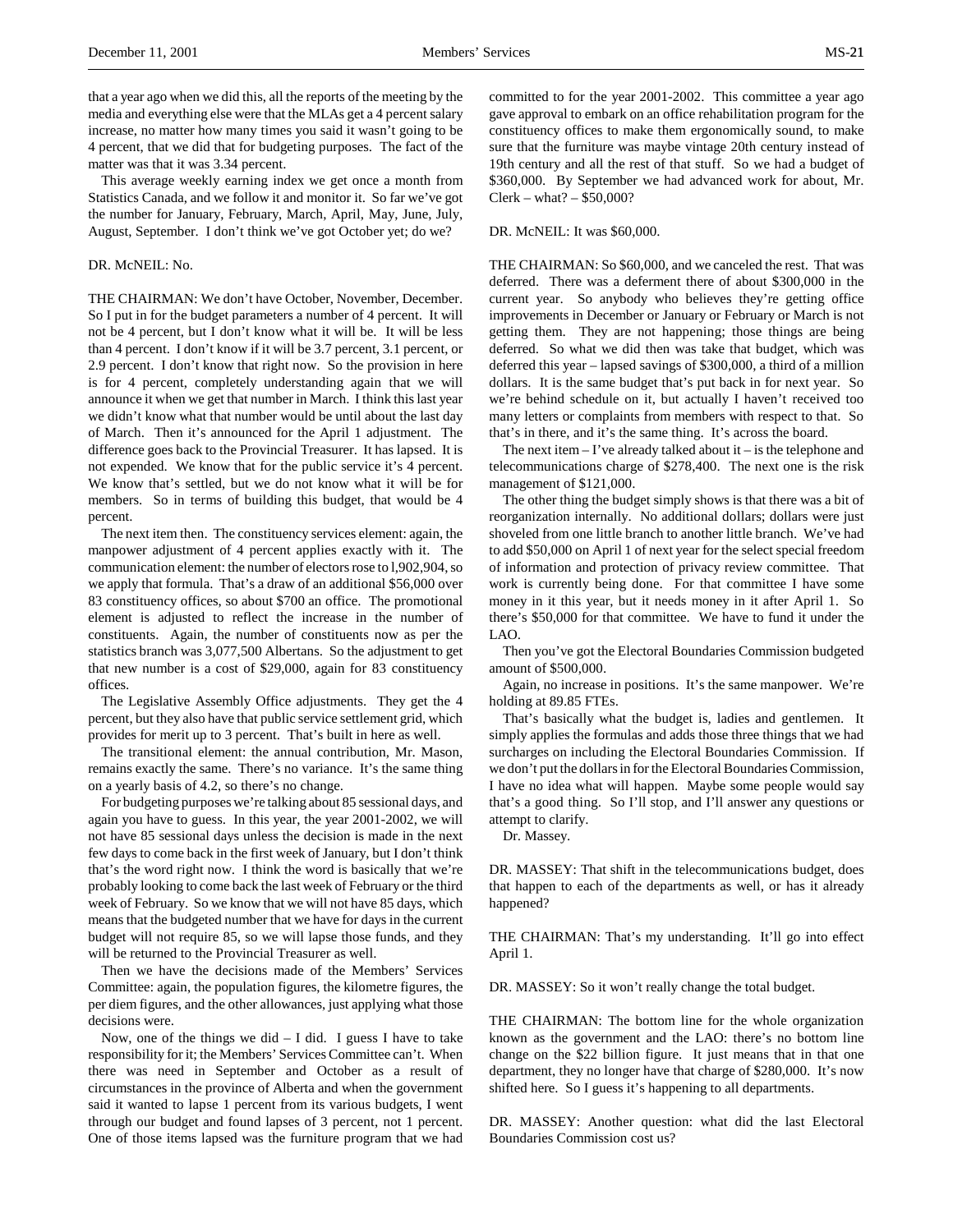THE CHAIRMAN: We anticipate \$480,000, so we're just about right on the same thing, \$480,000 to \$500,000. Now, you see, my dilemma is that I don't know what the chairman – he or she may come back and say, when they get appointed, that they want to advertise three times in all the papers instead of once. I think that advertising last weekend for the Auditor General and the Information and Privacy Commissioner – they had a great debate in Leg. Offices about advertising or not, but they're looking at a hundred grand or something to do newspaper advertising once. If they do it twice, then it's 200 grand.

MS HALEY: Mr. Chairman, with regard to this, in the Miscellaneous Statutes Amendment Act that was passed in the Assembly there was a determination that an Electoral Boundaries Commission would in fact be struck. I think it's very prudent to put \$500,000 in the budget. I guess the reality is that if whoever that commissioner turns out to be comes back and says that it's not the right amount of money, then we will have to deal with it at that time, but on this basis, I think this is the best guess that we can come up with, and we need to be prudent in what we're doing.

THE CHAIRMAN: Well, I agree. That's why I put it in.

MS HALEY: I have no problem with the amount because I know that that's what they spent last time.

### THE CHAIRMAN: Mr. Horner.

MR. HORNER: Thank you, Mr. Chairman. I had two questions. The first one was also with regard to how much it cost last time for the boundaries commission.

The other question. We do have a heightened amount of security around the Leg. Building and obviously with the LAO, but I don't see anything with regard to an increase in security costs in our budget. Are we doing more for security? Where is that in the budget?

## *11:10*

THE CHAIRMAN: The answer to the question is yes, we are doing more for security. Two, where is it in the budget? It would probably be located in House services mostly.

Three, I don't think it'd be prudent to identify the actual specifics. It's always been a conundrum to me when we talk about security: if everybody wants to talk about it in public, well, how can it be secure?

MR. HORNER: I appreciate that. Thank you.

MR. MASON: Mr. Chairman, could you give us some figures with all of these factors in, including the expenditures to do the boundaries commission, what this would represent in terms of a percentage increase over the base budget?

THE CHAIRMAN: If you take a look at the next page in that document, you will see that you've got three columns in there. You've got the 2001-2002 forecast, you've got the 2001-2002 estimate, and then you have a column on the left, the 2002-2003 estimate. So you'll see that the numbers are the same for the forecast and the estimate for the current year. It's \$32,468,000, and you'll see that the budget that I'm proposing for April 1, 2002, is \$34,760,000. The difference between the \$34,760,000 and the \$32,468,000 is \$2,292,000. You can calculate that percentage on either base you want, the \$32 million or the \$34 million, so the

difference is 2.281. The Electoral Boundaries Commission would be \$500,000, so that would ratchet it down to 1.7 or 1.8. The \$300,000 for the telecommunications would ratchet it down to, I guess, 1.5. That risk management thing, \$125,000: it'd be about 1.3 something. The 4 percent across the 400 and some odd employees: if they were to average 4 percent, that would be an average of, let's say, between \$1,500 and \$2,000 an employee, depending where they're at. That would be approximately \$800,000 for all of those, the 400 plus. So it would be down to about \$600,000, \$700,000. That essentially would be made up of the annualization of those other expense-related allocations we have.

MR. MASON: I apologize for being just a little bit confused, but you've got a difference, an increase, between 2001-2002 and 2002- 2003. You've got an increase there of \$2.28 million. Those additional expenditures which you mentioned are expenditures that will take place in the year 2002-2003. Is that correct? But I thought you were subtracting them from that \$2.28 million. Shouldn't they be added to it?

THE CHAIRMAN: That is the increase. It's all in there. The parameters are not over and above that bottom line.

MR. MASON: So the \$2.28 million total increase, all in, includes the \$2.4 million for the liability for the separation allowances?

THE CHAIRMAN: Yes, indeed. It's all included in it. Everything's included.

MR. MASON: Where are the offsetting reductions? Could you maybe go through that?

THE CHAIRMAN: Offsetting reductions? Sorry; I don't understand. You'll have to help me here.

MR. MASON: If we're adding \$2.4 million . . .

MRS. JABLONSKI: We're not adding. It's here. It's in the forecast, in the estimate, and in this year's.

MR. MASON: So it's included in this year's base budget already. That explains it. Sorry. Thank you.

THE CHAIRMAN: At this point in time, with the general parameters are there additional . . . I'd like to take you through these other things very briefly, if you wish.

What you've got in that next section, the estimates summary: again, we just went through that. You've got the forecast, the estimate – again, those are the words used – and the estimate, so basically the bottom line is to look at the 2001-2002 estimates of \$32,468,000.

All the parameters that we just finished talking about being built in would bring us a budget for April 1, 2002-2003, of \$34,760,000. That includes everything I talked about. You see the \$500,000 for the Electoral Boundaries Commission. You see the straight across line: no increase in the transition allowance of \$4.2 million. Then you can see the revenue projection: basically the same. Then you go right up to the top, and all of the other binders following this, then, are examples or amplifications of the top, so just go to the top one again.

Financial management and administration services: you've got a difference of \$5,000, from \$482,000 to \$487,000, and there's a reason, when you go into the next section, as to why that's that. The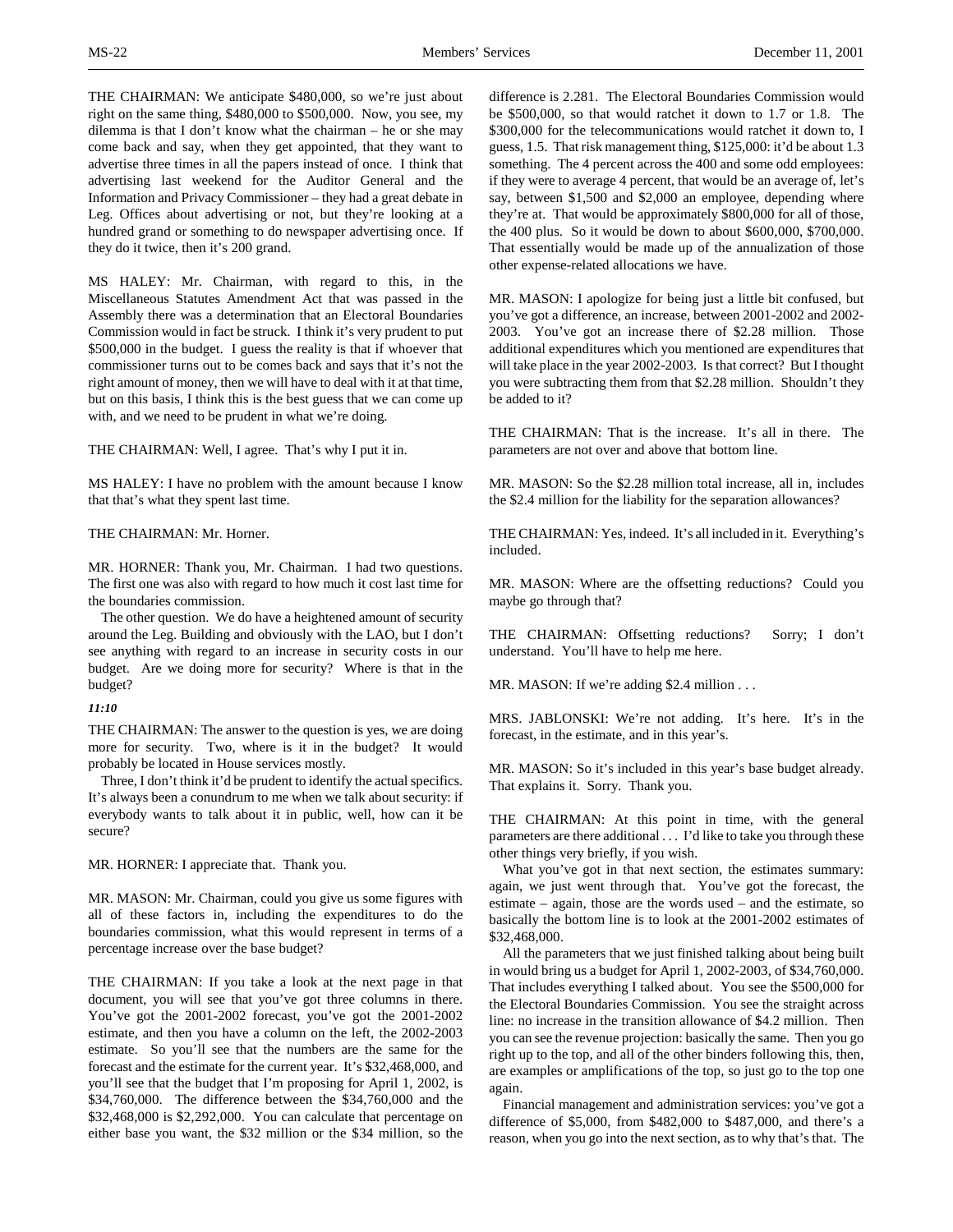human resources branch goes from \$559,000 to \$642,000, and again the specifics are outlined in the tab following it. The Speaker's office goes from \$334,000 to \$354,000; that's the percentage of the increase for the manpower in the Speaker's office, nothing else. That's what it is. The public information branch goes down from \$1,305,000 to \$1,077,000. You look at one further down where there's just an allocation of dollars because of internal organization. The Legislature Library, from \$1,268,000 to \$1,379,000; House services, from \$2,502,000 to \$2,880,000; information systems services, from \$2,039,000 down to \$1,851,000; legislative committees, from \$211,000 to \$260,000. So you've got a subtotal there for the current year estimate, 2001-2002, of \$8.7 million. As a result of the parameters we talked about, this goes to \$8,930,000.

The next one: MLA administration. The forecast of \$16,583,000 goes to \$17,625,000, so you get those two subtotals and you can see the difference in there.

Then you've got government member services on the formulas that we have – that's the government caucus – the estimate: from \$2,499,000 to \$2,597,000; Official Opposition, from \$761,000 to \$791,000; New Democratic caucus, from \$275,000 to \$287,000. So you see the subtotal there. Those are the expenditures.

Then we take off that little bit of revenue that we get from the gift shop, we add in the \$4.2 million and the \$500,000, and we get to the bottom line: \$34,760,000.

Would you like me to proceed to the next ones, or would you like me to answer questions?

The next page, then, is the projected estimates, because you wanted the three-year projections going out. So you can see the base year 2001-2002, the estimate for 2002-2003, and then you see 2003- 2004, right up to 2006. It basically shows hold-the-line budgets, just the application of formulas, nothing else, nothing built into anything.

MR. MASON: Mr. Chairman, it seems that there is an inflationary increase built into the projections for all of the MLA administration budgets, but there's no inflationary increase built into the caucus budgets. Is there a reason for that?

THE CHAIRMAN: Well, it's exactly the opposite. That's not true, and we'll come to that, if you'll wait. Okay? We'll come to that situation. Well, would you like to look at the caucus budgets now? I can flip through these any way you want, or I can go one at a time.

MS HALEY: Why don't you just go through them the way they're presented here?

THE CHAIRMAN: Okay. So then we've got the financial administration. You can see the specifics there with the breakdown. The bottom line is that there's a \$5,000 adjustment, from \$482,000 to \$487,000. What's happened is that one manpower was taken out of this particular little service and was relocated to another branch. So you can see this one holding to the estimate for manpower, eight and nine.

Human resources sees that increased; the manpower goes from six manpower to seven. You can see the breakdown of everything in there pretty much, the parameters applied, and that's it.

The Speaker's office, which is one that I know you'll want to take a fine-tooth comb and a great big magnifying glass for, goes from \$334,000 to \$354,000. Same manpower: three. The adjustment is the manpower allocations for the employees in the Speaker's office, which is three – four, I guess; the MLA is paid as a Member of the Legislative Assembly – based on that parameter as well.

The next one is the public information branch. It goes down from \$1,275,000 to \$1,052,000. There are two people less in the public

information branch; the manpower goes from 15 to 13. They are relocated to another branch. The relocation of those dollars – this one goes down, but another one goes up by the corresponding amount and is broken down in there.

# *11:20*

The next one is the Legislature Library. The Legislature Library has the same manpower, and its total manpower allocation is in there. I don't believe there's anything else that kicks out under the manpower allocation. Sixteen and a quarter staff in the Library.

House services. There's a manpower allocation of two in there. It goes from 28.6 to 30.6. This is the one that provides for basically a pretty substantial amount of labour, and you can see those dollar figures in there that apply what we had talked about earlier.

The next one is information systems services. Again, its manpower held at 12. It goes from \$2,039,000 down to \$1,851,000, but again that's picked up in another one of those internal transfers.

The next one is the committees branch. It shows an increase from \$210,000 to \$259,000. Now, what you've got here essentially is \$50,000 for that select special freedom of information and protection of privacy review committee. That's 50,000 bucks that that committee is going to be asking for. You've got the Alberta Heritage Savings Trust Fund committee, \$92,000. You know, if the committees are determined to do the work and the Legislative Assembly gives them the authority to do it, then we've got to put the money in the budget.

The next one is the MLA administration. You see the number there, the total. If you look under operational expenses, the travel allocation, there is a difference in there. That's the mileage allowance for MLA travel between their constituency and Edmonton. Remember that the number that we have this year is based on only seven months of the 12. Next year we have to annualize it to the 12, and that's why you see that percentage adjustment in it. The rest basically holds true. It's exactly what we talked about. You can see the telecommunications up in there because of the transfer of that nearly \$300,000 we talked about earlier, and that's why it shows up. The MLAs aren't getting more money; it's just that that's the way you have to budget.

Government members. Now, to answer your question, Mr. Mason, this is based on \$53,000 per member. So one year ago that number was – what, again?

MR. GANO: It was \$51,300.

THE CHAIRMAN: It was less than that.

DR. McNEIL: It was \$49,000, and then it went up.

THE CHAIRMAN: A year ago it was \$49,000. Then we moved it to \$51,000 as a result of decisions made in August, and now we're moving it to \$53,000. So that's an allocation adjustment of \$4,000 on the \$49,000 base. So to answer your question about an increase in the per member allocation for the caucuses, this is among the highest of increases. It was \$49,000 a year ago. It'll be \$53,000 on April 1, 2002. The difference will be \$4,000 based on \$49,000, and you can calculate what that percentage is.

MR. MASON: Okay. But that's an increase between one year and the other, and we were looking at the three-year projected estimates.

## THE CHAIRMAN: Oh, okay. Sorry.

MR. MASON: I see that in 2003-2004 and 2004-2005 there have been inflationary increments to the administration budgets but not to the caucus budgets. They're flat.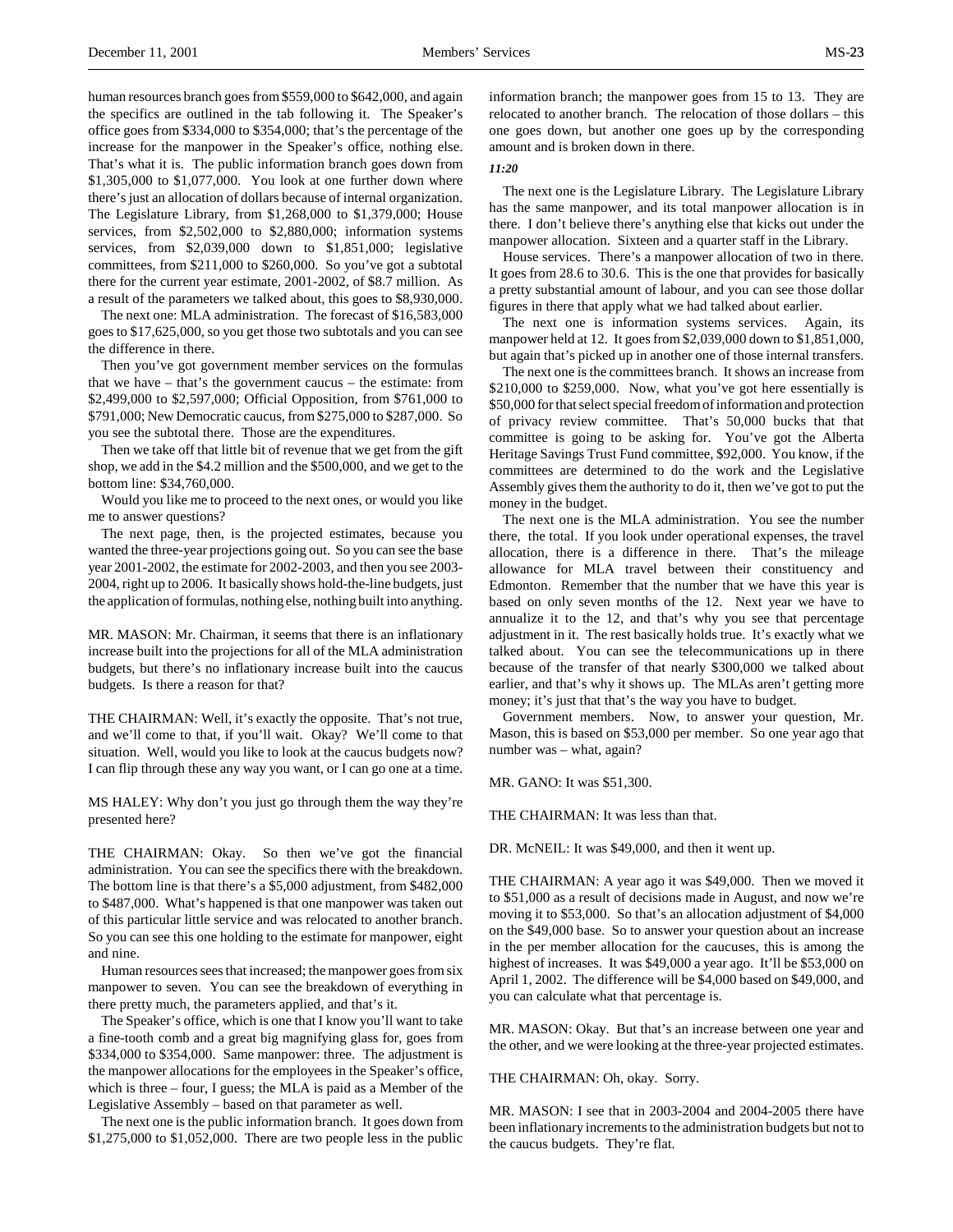THE CHAIRMAN: You're absolutely correct. The only thing we know for certain right now is what the salary settlement will be on April 1, 2002: 4 percent. We have no idea what will be beyond that, so we didn't carry anything in there. You're right. But that's not going to be the final budget. You know, there's a settlement for 2003 and beyond. That's what will be built into the settlement if we follow our policy of applying what the government has done with the public service. You're right. That was just a projection.

On the basis of the government caucus, there are 49 private members, and it's based on an allocation per member, so 49 times \$53,000. That's where you get the number.

The Official Opposition budget is based not on six private members but on seven private members including the leader. That's always been the definition of this committee. So it's seven times \$53,000 plus the leader's office allowance of \$362,000 and the Calgary caucus office, \$58,000. What you've got is a combination in the leader's office of those adjustment figures and parameters, so that would be an increase from \$761,000 to \$791,000.

Then the New Democratic opposition office, based on two private members at \$53,000 each, is \$106,000. The leader's office allowance, which is to be half of the Leader of the Official Opposition's office allowance, is \$181,000 because of rounding. It could be \$182,000, but it's rounded down to \$181,000. So that's the reason for that. You know, Mr. Mason, if you figure that you need that extra thousand, you'll have to appeal to your committee members. But we were just following the policy; that's why it's rounded off at \$181,000, not \$182,000.

We continue to carry an allocation, of course, for independent members' services but no dollars, and we continue to have a line allocation for vacant electoral divisions but, again, no dollars because there are no members.

The last page is the Electoral Boundaries Commission: \$500,000, a blanket number, not broken down because we don't know how it will be broken down.

Those are the parameters and the budget, ladies and gentlemen. Now, because of the silence in the air I can only assume one of two things, those two things being the following: either you are overwhelmed by what we have for you or you are kind of satisfied. If you're overwhelmed, you tell me what that means. If you sort of say that that's a manageable budget, then if you could give me some positive direction with respect to this, we would like to proceed with putting these final numbers together and getting all the documentation in order for the process that we would have to follow for filing in the Legislative Assembly.

MR. MASON: I just wanted to ask about the computer allocation, and I don't think that it affects the numbers. There was some discussion, because I think this was referred to the technical committee to talk about, and I don't think they were able to come to a resolution of the issue. We had a suggestion around some of the proposals that were made. I don't know if this is the time you'd like me to bring it forward.

THE CHAIRMAN: It is the time. Now, what we had done a number of years ago was agree that we would have a technical committee made up of Mr. Gano and others from the Legislative Assembly and representatives from each of the caucuses, and they would meet and talk in this virtual language that none of us understand. But we arrived over the years at a certain formula for the application of equipment.

I'm now going to turn this over to the Clerk or Mr. Gano because I don't understand half the language. All I know is that we have a

lot of computers. Would you bring us up to date on where we're at and perhaps share with the other committee members what Mr. Mason's concern is?

MR. GANO: Yes. Mr. Mason is correct. The information technology committee did meet on this.

THE CHAIRMAN: Do we have enough copies for everybody of this little overview here?

MR. GANO: This document is coming around. Basically what it does is give you a bit of a history of how we arrived at the allocation formula and what it currently is at. The allocation formula as it currently exists was created in 1989. If you go through the list, it says: one workstation per caucus for admin, one workstation for every two private members, and so on and so forth. What that really means is that we allocate one and a quarter workstations to the caucuses for every private member; that's the allocation formula that we currently use. That allocation formula was changed slightly last year when we went from one printer for every four workstations to one printer for every two workstations, so the allocation formula did change slightly last year.

#### *11:30*

In the meeting that was held by the information technology management committee, a couple of other options were presented to them. Option 1 was to increase the workstation allocation to one workstation for every two private members, which basically means it increases from one and a quarter to one and a half workstations per member. Option 2 was to increase the allocation to one workstation for every member, so again increasing the number of workstations for private members. The third option was to basically do away with the allocation formula and just base it on the number of people that were in caucus offices, just using the number of people that were hired by the caucuses and saying that that was the number of workstations the caucuses required. Those were the options that were presented to the committee. The committee subsequently formed a subcommittee, which basically consisted of a representative from each caucus office, myself, and Val Rutherford. That subcommittee was unable to come to a consensus.

MR. MASON: Mr. Chairman, if we look at the package, we see the current situation here broken down by caucuses. If you look at workstations, this is the entitlement. The Liberals are entitled to 10, the New Democrats to 4, and the PCs are entitled to 55, but I understand that the PC caucus does not need or has not taken all of theirs. If you look at option 3, which is one workstation per FTE, the total number of workstations is actually 10 less than the current allocation, but I think it would be roughly the same as it is now.

I'll just make it very, very simple. Under the current formula we are allocated four workstations, and we have five staff. We need an extra workstation, just to make it very, very simple. If we adopted option 3, I don't think we'd increase the total number of workstations; we'd actually reduce the number that are allocated that are not used.

MS HALEY: Well, with regard to whether or not we use the number that we've been allocated, Mr. Mason, there are not a bunch of computers sitting in a closet somewhere because we're not using them.

MR. MASON: No, I didn't say that. No, I don't mean to imply that at all.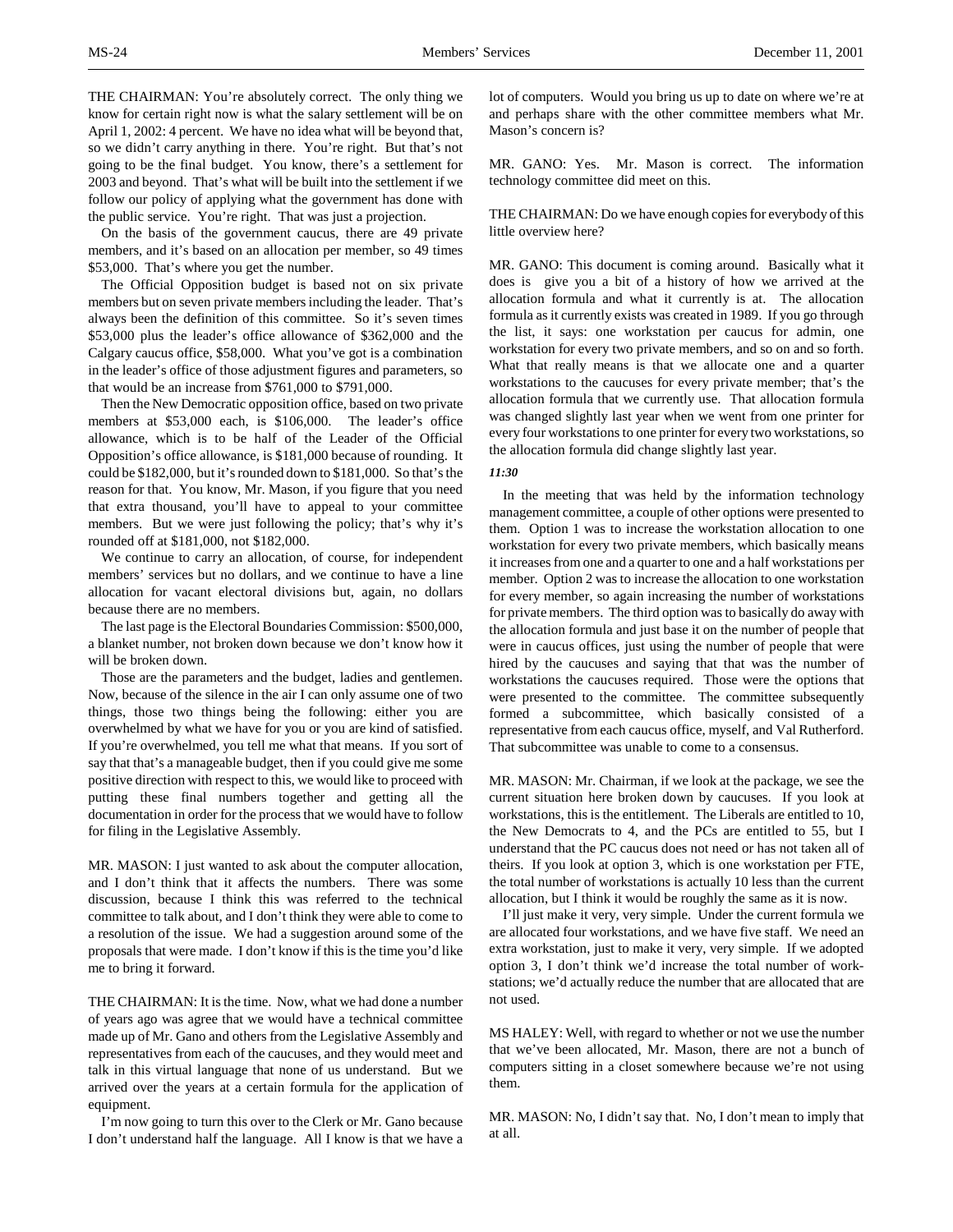### MS HALEY: Could I finish, please?

### MR. MASON: Okay.

MS HALEY: We'd have to go out and buy the computers. You also have to have staff that can maintain them. So what we've tried to do in our caucus is set up a very tightly fiscally controlled group of people on our number of computers, printers, and everything else. We try to manage our resources to the best of our ability, which usually results in us putting money back into the general revenue fund at the end of the year.

Now, with regard to your request for more, I'm going to have to be honest with you. I don't see any reason for two members to have more than four workstations. We're trying to live within a tight fiscal budget as well. You've allocated your resources in a way that you see fit. If you choose to purchase more computer equipment on your own and do what you want with your own laptop, whatever, those are choices that you have to make. But you've allocated your resources in your way, and I see no reason to change the allocation system now.

MR. MASON: Mr. Chairman, I'd like to propose a motion that the Members' Services Committee adopt option 3 as the means of allocating computer workstations.

If I can just speak to it?

### THE CHAIRMAN: Absolutely.

MR. MASON: I think there are a number of reasons why this is a reasonable solution. First of all, workstations, or computers, are now an essential component of working life, and everybody who works in a modern office needs a computer. Telephones are allocated one per FTE. There's not much difference, in terms of equipment, between computers and telephones.

The second thing is that we have purchased equipment, but it comes at the expense of other things. It's not up to the same standard as that allocated by information systems services, and what happens is that it creates problems for them because you get different types of equipment that they have to maintain, so you lose your standardization. The LAO has to then maintain various types of equipment.

So I think that this is reasonable. It won't cost anybody computers. It would get people computers who need them. It won't increase the budget for computers. It's just a fair way to deal with it and I think a more modern approach to computer workstations.

THE CHAIRMAN: Mr. Horner.

MR. HORNER: Thank you, Mr. Chairman. As I understand it, the caucuses are the ones who decide the number of FTEs that they're going to have. Is that correct?

# THE CHAIRMAN: Yes.

MR. HORNER: So if as a caucus we decide that we want to increase the number of FTEs in the caucus to 20, by choosing option 3, would we not be tied to then going out and purchasing 20 computers and the other accoutrements? I think that would be a dangerous precedent for us to set. Personally, I think the way we have it is working. I agree with Ms Haley that if we want to go outside the formula, we have a budget of our own that we can work with to purchase additional computers if we so choose.

### THE CHAIRMAN: Other members?

DR. MASSEY: We've had the sort of awkward experience of having people trying to share computers, and it's not the best use of people's time. The notion that we could have one workstation for each full-time equivalent I think is a sound one.

THE CHAIRMAN: Other comments, hon. members?

MS HALEY: I guess I just want to reaffirm that the way our budgets are set up is such that we make decisions inside our own caucus on expenditures, on what we're going to do and how we're going to do it. If I see a reason to purchase an additional computer for someone in research or one of the staff, then that is a decision that we make inside our own caucus budgets. I think that the computer allocation is very fair. We've certainly expanded it vastly in the last five years from where it was. Perhaps over time it needs to be reassessed, but right now I think that the allocation formula has been worked out. It has shown to be fair to everyone. I see no reason at this point to change it and risk having to purchase another 20 or 30 computers, which are replaced every two years or three years. It's just a very expensive thing, and I don't want to increase this budget.

THE CHAIRMAN: Mr. Mason to conclude.

MR. MASON: Well, I've indicated that there's not an increase to the budget as a result of this approach. Obviously, we are very stretched in terms of resources in trying to do our job and would appreciate a little help in that respect, Mr. Chairman.

THE CHAIRMAN: Okay. The committee has before it a motion, as proposed by Mr. Mason, that the Members' Services Committee adopt option 3 as a formula for the allocation of computer workstations in the various caucuses. All hon. members in favour of the motion, please say aye.

SOME HON. MEMBERS: Aye.

THE CHAIRMAN: Opposed, please say no.

SOME HON. MEMBERS: No.

*11:40*

THE CHAIRMAN: The motion appears to have been defeated.

Just in conclusion of this matter, Mr. Mason, do I take it the issue is that you've got five staff and you've got four workstations?

MR. MASON: Five staff, and the formula gives us four workstations. That's right.

THE CHAIRMAN: This is the whole big issue?

MR. MASON: This is the whole big issue.

THE CHAIRMAN: And this is where the lack of consensus comes from in the information technology committee?

MR. GANO: That's true.

THE CHAIRMAN: Let me get this straight so all members understand it. You chaired this meeting?

MR. GANO: Yes.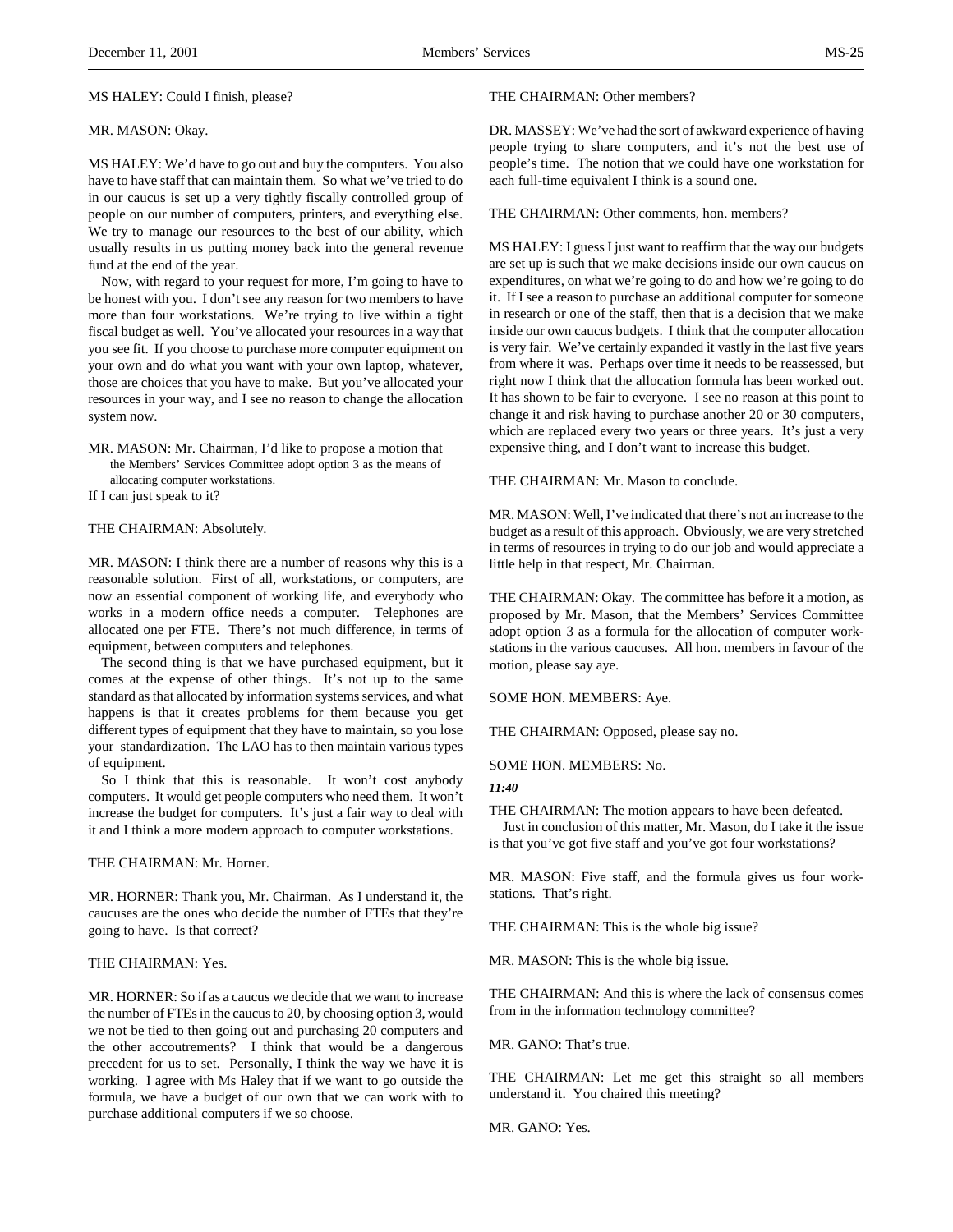THE CHAIRMAN: There was a representative from the government caucus, a representative from the Official Opposition, and a representative from the NDs?

MR. GANO: That's correct.

THE CHAIRMAN: So when you say that you lacked consensus, does that mean it's 81 to 2? You did the vote of the various caucuses? Did the Official Opposition agree with the NDs, or were they a part of consensus? Do we play politics in these committees over a computer? [interjections] No. I want to know so I can understand it.

MR. GANO: Two caucuses agreed; one caucus didn't.

THE CHAIRMAN: Okay; so that's the assessment of it all.

So you've got five people, and you need five machines. Have you thought about maybe having a good visit with either of the two caucus leaders and saying: can you lend us a machine?

MR. MASON: Well, I just didn't get the sense, Mr. Chairman, that there would be that level of co-operation.

THE CHAIRMAN: Well, maybe in the spirit of Christmas coming up, we'll see if we can help you with respect to that. Okay?

Anybody else have any other questions with respect to this computer allocation model? Anyone else?

Okay. What would you like to do with the document? Mr. Broda.

MR. BRODA: Yes. Can I make a motion that we accept this document?

THE CHAIRMAN: Certainly you can make a motion.

MR. BRODA: I'd like to do that.

THE CHAIRMAN: It would be helpful if you would be perhaps a little more specific, and perhaps if you look under the estimates summary on page 1 of one, where there are some actual numbers, that might be helpful.

MR. BRODA: I would like to make the motion that we accept basically holding the line, other than what has been identified, for 2002-2003 and that a grand total of \$34,760,000 be approved as the budget.

THE CHAIRMAN: Discussion? Dr. Massey.

DR. MASSEY: May I ask one question?

THE CHAIRMAN: Certainly.

DR. MASSEY: On the risk management there was some discussion last meeting. Can we just have a quick update?

THE CHAIRMAN: It's \$121,000 for the premium for April 1 of 2002.

DR. MASSEY: And that's not going to change?

THE CHAIRMAN: No. What they have advised us is that that would be the premium for next fiscal year.

DR. MASSEY: Thank you.

THE CHAIRMAN: Discussion? Well, then would all hon. members in favour of the motion put forward by the hon. Member for Redwater setting the estimates for \$34,760,000 as of April 1, 2002, please say aye.

SOME HON. MEMBERS: Aye.

THE CHAIRMAN: Opposed, please say no.

MR. MASON: No.

THE CHAIRMAN: You're opposed? Okay.

So it can be recorded that there was one opponent to it. Thank you very much.

Now, having done that, then on the agenda we have two other matters of business. One, as I indicated, is that I would circulate the memo from Ms Blakeman of proposed changes to the constituency office allowance. The process, of course, in dealing with these matters could have been before we dealt with the budget or after we dealt with the budget, but it was posted under Other Business. The point, as you can see in the letter from Ms Blakeman, is that she's basically saying that the constituency office allowance is grossly insufficient. The memo was written on October 11, in fairness I believe to Ms Blakeman, and since that time there were allocation adjustments made, as you know, so I'm not so sure that the concern is as high today as it was then.

Dr. Massey, you may or may not want to add something?

DR. MASSEY: No, I don't.

THE CHAIRMAN: Okay. So we'll just consider it for information then?

DR. MASSEY: Yes, sir.

THE CHAIRMAN: Okay. Mr. Mason, you sent me a letter the other day, and this letter has been circulated to all members of the committee. It has to do with an item that you wanted raised at this particular meeting, so all members have a copy of your letter. The subject, if I'm not mistaken, is same-sex benefits.

MR. MASON: That's correct.

THE CHAIRMAN: Okay. The floor is yours.

MR. MASON: Then, Mr. Chairman, I would like to move that employment benefits be allocated in same-sex relationships in the same way as they are for common-law relationships.

THE CHAIRMAN: Now, you want to start off this discussion with a motion. Is that correct? You're moving this?

MR. MASON: Yeah, I'll move that.

THE CHAIRMAN: Okay. We'll just make sure the secretary has the exact wording in here so we know exactly what we're talking about. Do you have it?

MRS. DACYSHYN: I do.

THE CHAIRMAN: Could you read it back so we're sure just exactly what we're talking about.

MRS. DACYSHYN: This was the motion that stated that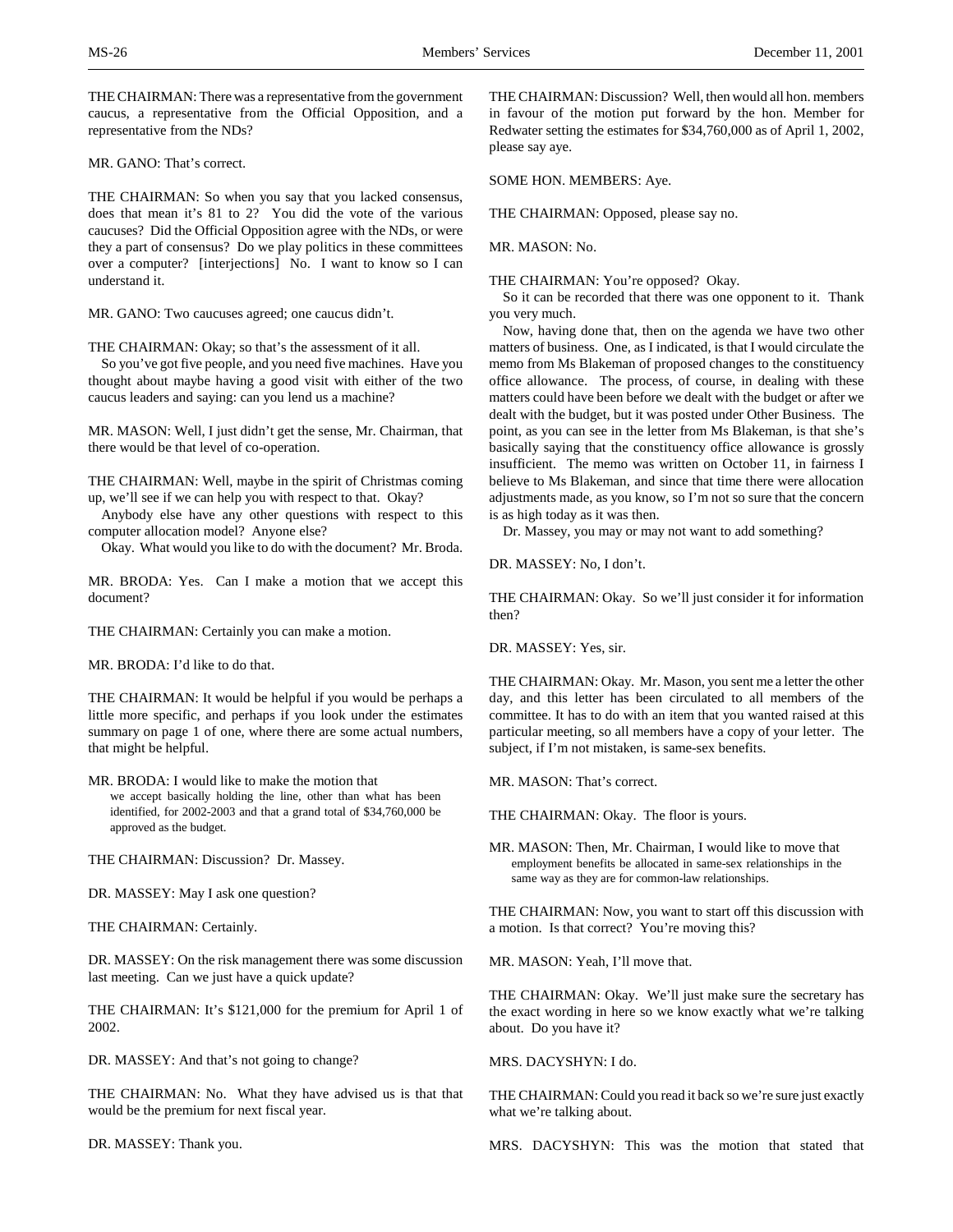employment benefits be allocated in the same way for same-sex relationships as they are for common-law relationships.

THE CHAIRMAN: Is that correct, Mr. Mason?

MR. MASON: Yes.

THE CHAIRMAN: Okay. Proceed, then, with a discussion if you wish.

MR. MASON: Mr. Chairman, I have a situation where I am unable to provide employment benefits for my staff in my constituency office as a result of the policy. I would just like to indicate that this is contrary to the trend in Calgary, in the Capital health region, in the Edmonton and Calgary public school boards, the universities of Alberta and Calgary, and a whole list of private companies including the Bank of Montreal, IBM, Shoppers Drug Mart, and so on. We really are out of step, and I think it's important, given recent court decisions which indicate that discrimination against people on the basis of their sexual orientation is not compatible with the Charter, so I believe that the committee should change it.

This is currently subject to a human rights complaint, but I feel quite strongly that we ought to correct it and not let the Human Rights Commission do that job. I believe that we ought to make the right decision and make employment benefits available on exactly the same basis as they are currently provided for people who are in a common-law relationship.

THE CHAIRMAN: Does anyone want to participate? Would you like some background on this?

MR. DUCHARME: Mr. Chairman, I would encourage the member to possibly defer this motion. The reason I'm saying that is that recently it has been announced that the Ministry of Justice is presently involved in a family law reform project where they will be consulting Albertans, and they are anticipating looking at areas of review such as the termination of relationships, spousal support, et cetera. I believe that it would be very premature for this committee to go into the discussion at this time until we've fully consulted with Albertans. Wait till spring to see what comes of it following this consultation.

THE CHAIRMAN: Mr. Broda, then Ms Haley.

MR. BRODA: Yes. I'm just kind of curious. When you say employment benefits, what are you referring to? Just bring me up to speed. Basically, is it all employment benefits, or what specifically?

MR. MASON: The basic package for dental benefits.

MR. BRODA: Okay. They can't include them in there is what you're saying.

MR. MASON: Yes.

MR. BRODA: But the individual can get the benefits that are there.

MR. MASON: Yes, but they cannot for their partner. Their partner is not eligible.

MS HALEY: You mentioned the court case, and my understanding was that that was in the intestate law. At that point, from my

understanding, the court ruled that the government had nine months to respond and bring their acts up to date. The Minister of Justice had requested a three-month extension so he could complete the stakeholders' input from Albertans. My understanding is that there would be legislation coming forward in the spring that may deal specifically with this issue, or it may deal with dependent relationships on a broader scale. So I would hope that we would wait until that review has been completed and Albertans have had an opportunity to have some input, and then I would see a lot of government acts at that point getting changed. There would be a logic to changing this at that time, if that in fact is the recommendation coming back from the Minister of Justice.

*11:50*

THE CHAIRMAN: Mr. Horner.

MR. HORNER: Thank you, Chairman. I guess I also just wanted to encourage the committee member to possibly defer this motion because by way of the letter it almost looks like we're dealing with a specific case, and I agree with Ms Haley's comment that perhaps there's a broader discussion to be had here and other things to be brought into it. Certainly, if it is in front of the human rights board right now, I don't want to do their job either, from the standpoint of their dealing with something. There are other items, as was also mentioned, the family law review. I don't think we should complicate matters by coming out with something that may not be well thought out, given the input from other Albertans, so I would ask the member to defer it as well.

THE CHAIRMAN: Mr. Mason, you have a motion. You can ask that the motion be read and we have a vote on it. If it's in the affirmative with the majority, then there's some direction given to the Legislative Assembly Office. If it's defeated, it ends it. There is a suggestion made by some of your colleagues that perhaps they want more time to think about this and to defer it. So it's up to you. You're riding the horse.

MR. MASON: I appreciate that, Mr. Chairman. I appreciate that the review is under way, but I also know that the Legislative Assembly is independent and that this committee is independent of the government policy. We don't necessarily provide for our employees exactly what the government is doing. So I think the government review is of interest to us, but it doesn't mean that we should necessarily be held up by that, because we are certainly able to operate independently.

I guess I'd ask the question: if the motion is defeated now, does that mean it can't be brought up at a later time when the government review is finished?

THE CHAIRMAN: No. It could be brought up at a later time – sorry; I shouldn't be interfering in this – but you may not get the flare that you want by having it defeated when I hear a member saying they would be happy to defer, which means that presumably they'd be happy to have it come back. If you defeat it, somebody may then make the argument that we've dealt with it already, so we're not bringing it back.

MR. MASON: My problem is that I've got staff I'm dealing with that I'm unable to provide full benefits to, so that's an issue for me. You know, I don't think people would shoot it down later because they shot it down today, Mr. Chairman. I just think it's a very important question, and I'd really like to put the question.

### THE CHAIRMAN: Okay.

Mr. Horner, do you want to say something? I was going to call